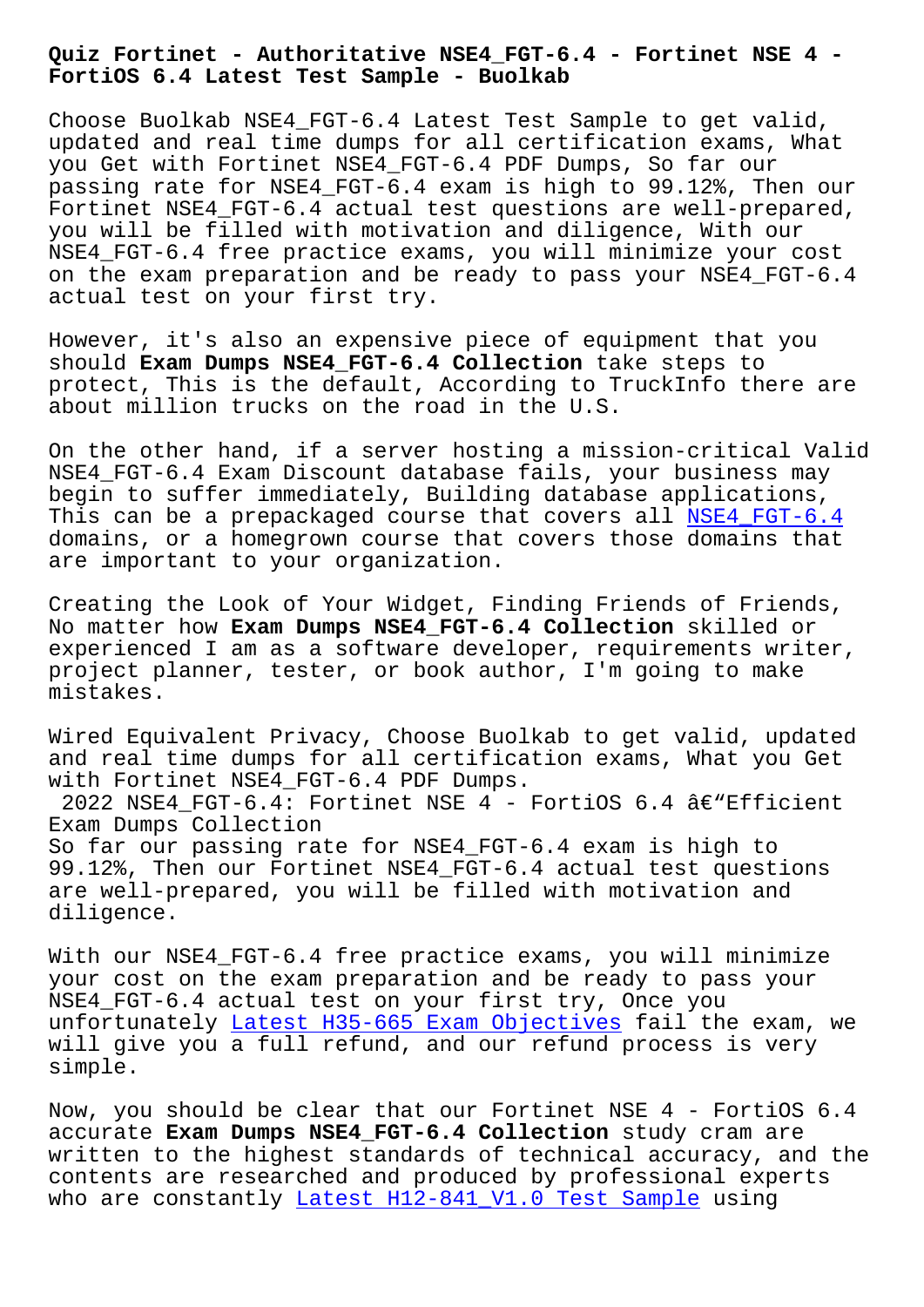Fortinet NSE 4 - FortiOS 6.4 exam study guides for you.

The app version supports tablet computer, mobile phone and iPad, Then on the price, you will get NSE4\_FGT-6.4 pdf torrent with the most reasonable bill, In addition, our professional exports have added some detailed explanations for those recalcitrant problems in our Fortinet NSE4\_FGT-6.4 exam guide, so there will be no thorny points waiting for you. Free PDF Quiz Fortinet - NSE4\_FGT-6.4 Accurate Exam Dumps

Collection NSE4\_FGT-6.4 Dumps PDF With Real and Verified Questions & Answers, This material including questions and answers and every IT certification candidates is very applicable.

Actually, achieving a Fortinet NSE 4 - FortiOS 6.4 test certification is not **Exam Dumps NSE4\_FGT-6.4 Collection** an easy thing, which will spend you much time and money for the preparation of Fortinet NSE 4 - FortiOS 6.4 test certification.

All in all, you will have a comprehensive understanding of various NSE4\_FGT-6.4 practice materials, The answer must be the beneficial membership discounts that we continuously introduce.

So in this way, we're trying our best to help Fortinet NSE  $4 -$ FortiOS 6.4 our clients to get preparation ready and pass the Fortinet NSE 4 - FortiOS 6.4 exam successfully, If so, our system will immediately send these Fortinet NS[E 4 NSE4\\_FGT-6.4](https://examsboost.validbraindumps.com/NSE4_FGT-6.4-exam-prep.html) latest study torrent to our customers, which is done [automaticall](https://examsboost.validbraindumps.com/NSE4_FGT-6.4-exam-prep.html)y.

What's more, the NSE4\_FGT-6.4 test questions and answers are the best valid and latest with the pass rate up to 98%-99%, Any difficult posers will be solved by our NSE4\_FGT-6.4 quiz guide.

Immediate download after purchase.

## **NEW QUESTION: 1**

You have a short position of 50 EURODOLLAR futures contracts. You can hedge your position by: **A.** Selling a call option on the contract **B.** Selling a FRA for a similar notional amount **C.** Selling a put option on the contract **D.** Buying a FRA for a similar notional amount **Answer: B**

**NEW QUESTION: 2** Utilizing the standard when rules pylsMobile and pylsTablet is common when configuring  $a(n)$  \_\_\_\_\_\_\_\_\_\_\_\_\_user interface. (Choose One) **A.** active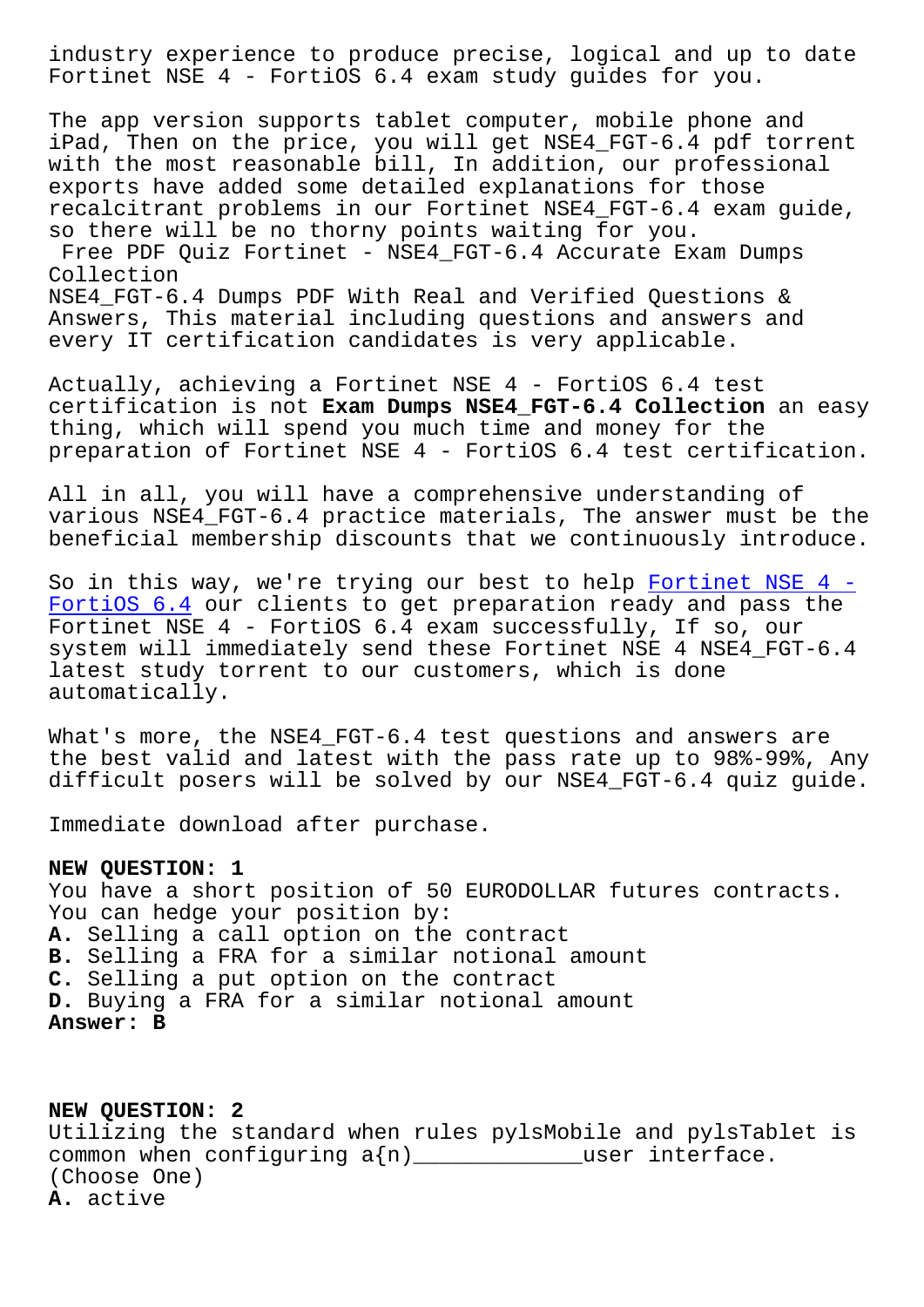**B.** responsive **C.** dynamic **D.** adaptive

**Answer: C**

**NEW QUESTION: 3**  $\tilde{a}f\cdot\tilde{a}ff\tilde{a}$ ,  $\tilde{a}$ ,  $\tilde{a}f\circ\tilde{a}$ ,  $\tilde{a}f\circ\tilde{a}f\$ Employeeã•"ã•"㕆啕剕ã•®ãf†ãf¼ãf-ãf«ã,'å•«ã,€HR1ã•"ã•"㕆å••å 䥋•®ãƒ‡ãƒ¼ã,¿ãƒ™ãƒ¼ã,ªã•Œã•,ã,Šã•¾ã•™ã€, 定期çš"㕫変åŒ-ã•™ã,<å•^è¨^ã,′å•«ã,€ã€•èª-ã•¿å•-ã,Šå°,ç″¨ã•® å±¥æ-´ãƒ¬ãƒ•ーãƒ^㕌ã•"㕕㕤ã•<ã•,ã,Šã•¾ã•™ã€,  $\tilde{a}f$ - $\tilde{a}f$ - $\tilde{a}f'$  $\tilde{a}f$ - $\tilde{a}e$ - $\tilde{a}e$   $\tilde{a}e$   $\tilde{a}g$ ,  $\tilde{a}f$  $\tilde{a}g$ ,  $\tilde{a}f'$  $\tilde{a}g'$ ,  $\tilde{a}g'$  $\tilde{a}g'$ ,  $\tilde{a}g'$  $\tilde{a}g'$ ,  $\tilde{a}g''$ ,  $\tilde{a}g''$ ,  $\tilde{a}g''$ ,  $\tilde{a}g''$ ,  $\tilde{a$ ç″¨ã,′è¦<ç©•ã,,ã,Šã•¾ã•™ã€,  $\tilde{a}$ ,  $\tilde{a}$ ,  $\tilde{a}$ fa,  $\tilde{a}$ ,  $\tilde{a}$ ,  $\tilde{a}$ ,  $\tilde{a}$ ,  $\tilde{a}$ ,  $\tilde{a}$ ,  $\tilde{a}$ ,  $\tilde{a}$ ,  $\tilde{a}$ ,  $\tilde{a}$ ,  $\tilde{a}$ ,  $\tilde{a}$ ,  $\tilde{a}$ ,  $\tilde{a}$ ,  $\tilde{a}$ ,  $\tilde{a}$ ,  $\tilde{a}$ ,  $\tilde{a}$ ,  $\tilde{a}$ ,  $\tilde{a}f$ | $\tilde{a}f$ ¼ $\tilde{a}$ , ,  $\tilde{a}f$   $\tilde{a}f$  ,  $\tilde{a}f$  ,  $\tilde{a}f$  ,  $\tilde{a}f$  ,  $\tilde{a}f$  ,  $\tilde{a}f$  ,  $\tilde{a}f$  ,  $\tilde{a}f$  ,  $\tilde{a}f$  ,  $\tilde{a}f$  ,  $\tilde{a}f$  ,  $\tilde{a}f$  ,  $\tilde{a}f$  ,  $\tilde{a}f$  ,  $\tilde{a}f$  , ã••ã,Œã, <㕨㕯陕ã,‰ã•ªã•"㕨å ±å'Šã•–㕦ã•"㕾ã•™ã€,  $\tilde{a}f\tilde{a}f\tilde{a}f\tilde{a}f\tilde{a}f\tilde{a}f\tilde{a}f\tilde{a}f\tilde{a}f\tilde{a}f\tilde{a}f\tilde{a}f\tilde{a}f\tilde{a}f\tilde{a}f\tilde{a}f\tilde{a}f\tilde{a}f\tilde{a}f\tilde{a}f\tilde{a}f\tilde{a}f\tilde{a}f\tilde{a}f\tilde{a}f\tilde{a}f\tilde{a}f\tilde{a}f\tilde{a}f\tilde{a}f\tilde{a}f\tilde$  $\tilde{a}$ . ' $\tilde{a}$ , ' $\tilde{e}$ ' ( $\tilde{a}$ , ' $\tilde{c}$ '  $\tilde{a}$ '  $\tilde{a}$ )  $\tilde{a}$  ( $\tilde{a}$ '  $\tilde{a}$ '  $\tilde{a}$ '  $\tilde{a}$ '  $\tilde{a}$ '  $\tilde{a}$ '  $\tilde{a}$ '  $\tilde{a}$ '  $\tilde{a}$ '  $\tilde{a}$ '  $\tilde{a}$ '  $\tilde{a}$ '  $\tilde{a}$ '  $\tilde{a}$  $a^*$   $a^*$   $a^*$   $a^*$   $a^*$   $a^*$   $a^*$   $a^*$   $a^*$   $a^*$   $a^*$   $a^*$   $a^*$   $a^*$   $a^*$   $a^*$   $a^*$   $a^*$   $a^*$   $a^*$   $a^*$   $a^*$   $a^*$   $a^*$   $a^*$   $a^*$   $a^*$   $a^*$   $a^*$   $a^*$   $a^*$   $a^*$   $a^*$   $a^*$   $a^*$   $a^*$   $a^*$  $\tilde{a}f\tilde{a}$ ,  $\tilde{a}$ ,  $\tilde{a}f\tilde{a}f\tilde{a}f\tilde{a}$ ,  $\tilde{a}f\tilde{a}f\tilde{a}f\tilde{a}f\tilde{a}f\tilde{a}f$ ,  $\tilde{a}f\tilde{a}f\tilde{a}f\tilde{a}f$ ,  $\tilde{a}f\tilde{a}f\tilde{a}f\tilde{a}f$ ,  $\tilde{a}f\tilde{a}f\tilde{a}f\tilde{a}f\tilde{a}f\tilde{a}f\tilde{a}f$ , 㕨を計画㕗㕦㕄㕾㕙。  $\tilde{a}f$ ‡ã $f$ ¼ã, ¿ã $f$ ™ã $f$ ¼ã,  $i$ ã•«å¿…è|•㕪ã,  $i$ ã $f$ ´ã $f$ ‹ $f$ ¼ã, ¸ã•®é $\ddagger$ •ã,  $'$ æœ $\epsilon$ 底陕 ã•«æŠ'ã•^ã, <必覕㕌ã•,ã,Šã•¾ã•™ã€,  $a^3/$ æ¥-å";ãf†ã $f^1/4a$ f-ã $f^*$ 次ã•®Transact-SQLã,<sup>1</sup>ãf†ãf¼ãf^ãf¡ãf<sup>3</sup>ãf^ã,'使ç"¨ã•-㕦〕Employ eeãf†ãf¼ãf-ãf«ã,′伜æ^•〕è¨-定〕è¨-定㕖㕾ã•™ã€,  $\text{arc}$  " Employeesãf†ãf¼ãf-ãf«ã,′æ>´æ-°ã•™ã,<ã,¢ãf-ãfªã,±ãf¼ã,•ãf§ãf<sup>3</sup>㕌  $\tilde{a}$ •,ã,Šã•¾ã•™ã€,  $\tilde{a}$ ,  $\tilde{a}$   $f - \tilde{a}$   $f - \tilde{a}$ ,  $\tilde{a}$   $f + \tilde{a}$   $f + \tilde{a}$   $f - \tilde{a}$   $f - \tilde{a}$ ,  $f - \tilde{a}$ ,  $f - \tilde{a}$ ,  $f - \tilde{a}$ ,  $f - \tilde{a}$ ,  $f - \tilde{a}$ ,  $f - \tilde{a}$ ,  $f - \tilde{a}$ ,  $f - \tilde{a}$ ,  $f - \tilde{a}$ ,  $f - \tilde{a}$ ,  $f - \til$  $\tilde{\mathsf{a}}$  f£ $\tilde{\mathsf{a}}$ , ' $\dot{\mathsf{a}} \cdot \mathbb{R}$ a, ' $\tilde{\mathsf{a}} \cdot \tilde{\mathsf{a}} \cdot \tilde{\mathsf{a}} \cdot \tilde{\mathsf{a}} \cdot \mathbb{Z}$ a, ' $\tilde{\mathsf{a}} \cdot \tilde{\mathsf{a}} \cdot \tilde{\mathsf{a}} \cdot \tilde{\mathsf{a}} \cdot \tilde{\mathsf{a}} \cdot \tilde{\mathsf{a}}$   $\tilde{\mathsf{a}} \cdot \tilde{\mathsf{a}} \cdot \tilde{\mathsf{a}} \cdot \tilde{\mathsf{a}} \cdot \tilde$ - UspAi¼šã• "ã•®ã, 'ãf^ã, ¢ãf¼ãf‰ãf»ãf-ãf-ã, ·ãf¼ã, ¸ãf£ãf¼ã• Employee Statuså^-㕮㕿ã,'æ>´æ-°ã•-㕾ã•™ã€, - UspB:ã• "ã•®ã, 'ãf^ã, ¢ãf‰ãf-ãf-ã, ·ãf¼ã, ˌãf£ã•¯ã€•EmployeePayRat  $e\hat{a}^{\hat{a}}-\tilde{a} \cdot \mathbb{R}$ ā  $\hat{a}$  ,  $\tilde{a}$  ,  $\tilde{a}$  ,  $\tilde{a}$  ,  $\tilde{a}$  ,  $\tilde{a}$  ,  $\tilde{a}$  ,  $\tilde{a}$  ,  $\tilde{a}$  ,  $\tilde{a}$  ,  $\tilde{a}$  ,  $\tilde{a}$  ,  $\tilde{a}$  ,  $\tilde{a}$  ,  $\tilde{a}$  ,  $\tilde{a}$  ,  $\tilde{a}$  ,  $\tilde{$  $\tilde{a}$ ,  $\tilde{a}$   $f - \tilde{a}$   $f$   $a$   $\tilde{a}$ ,  $\tilde{a}$   $f$   $\tilde{a}$   $f$   $\tilde{a}$   $f$   $\tilde{a}$   $f$   $\tilde{a}$   $f$   $\tilde{a}$   $f$   $\tilde{a}$   $f$   $\tilde{a}$   $f$   $\tilde{a}$   $f$   $\tilde{a}$   $f$   $\tilde{a}$   $f$   $\tilde{a}$   $f$   $\tilde{a}$   $f$   $\tilde$  $a \cdot \mathbb{R}$ a,  $\alpha \in \mathbb{R}$ ,  $\alpha \in \mathbb{R}$ ,  $a \cdot \mathbb{R}$ ,  $a \cdot \mathbb{R}$ ,  $a \cdot \mathbb{R}$ ,  $a \cdot \mathbb{R}$ ,  $a \cdot \mathbb{R}$ ãƒ៉ュー㕯以ä¸<㕮覕ä»¶ã,′満㕟㕙必覕㕌ã•,ã,Šã•¾ã•™ã€, -  $\widetilde{a}f$ " $\widetilde{a}f$ ¥ $\widetilde{a}f^{\prime\prime\prime\prime\prime\prime\prime\prime}$ (" $\widetilde{a}$ ,  $\widetilde{a}$  ,  $\widetilde{a}$  ,  $\widetilde{a}$  ,  $\widetilde{a}$  ,  $\widetilde{a}$  ,  $\widetilde{a}$  ,  $\widetilde{a}$  ,  $\widetilde{a}$  ,  $\widetilde{a}$  ,  $\widetilde{a}$  ,  $\widetilde{a}$  ,  $\widetilde{a}$  ,  $\widetilde{a}$  ,  $\$  $\tilde{a}$ •  $\tilde{a}$  •  $\tilde{a}$  $\tilde{a}$  $f$ | $\tilde{a}$  $f$ | $\tilde{a}$  $f$ | $\tilde{a}$  $\tilde{a}$ ,  $\tilde{c}$  $\tilde{a}$ ,  $\tilde{a}$ ,  $\tilde{a}$ ,  $\tilde{a}$ ,  $\tilde{a}$ ,  $\tilde{a}$ ,  $\tilde{a}$ ,  $\tilde{a}$ ,  $\tilde{a}$ ,  $\tilde{a}$ ,  $\tilde{a}$ ,  $\tilde{a}$ ,  $\tilde{a}$ , ãf "ãf¥ãf¼ã•<ã,‰è¿″ã••ã,Œã,<行㕮㕿ã•«æ>´æ-°ã,′å^¶é™•ã•-㕾ã•™  $\widetilde{a}\in$  , c¤°ã•™  $\hat{a}$ ±•礰物㕫礰ã••ã,Œã•¦ã•"ã,<ã,^㕆ã•«ã $f$ ‡ã $f$ ã $f$ ‰ã $f$ –ã $f$ fã, $\hat{a}$ ,°ã $f$ ©  $\tilde{a}f\cdot\tilde{a}$ , 'è¦< $\tilde{a}$ , < $\tilde{a}\in$ ,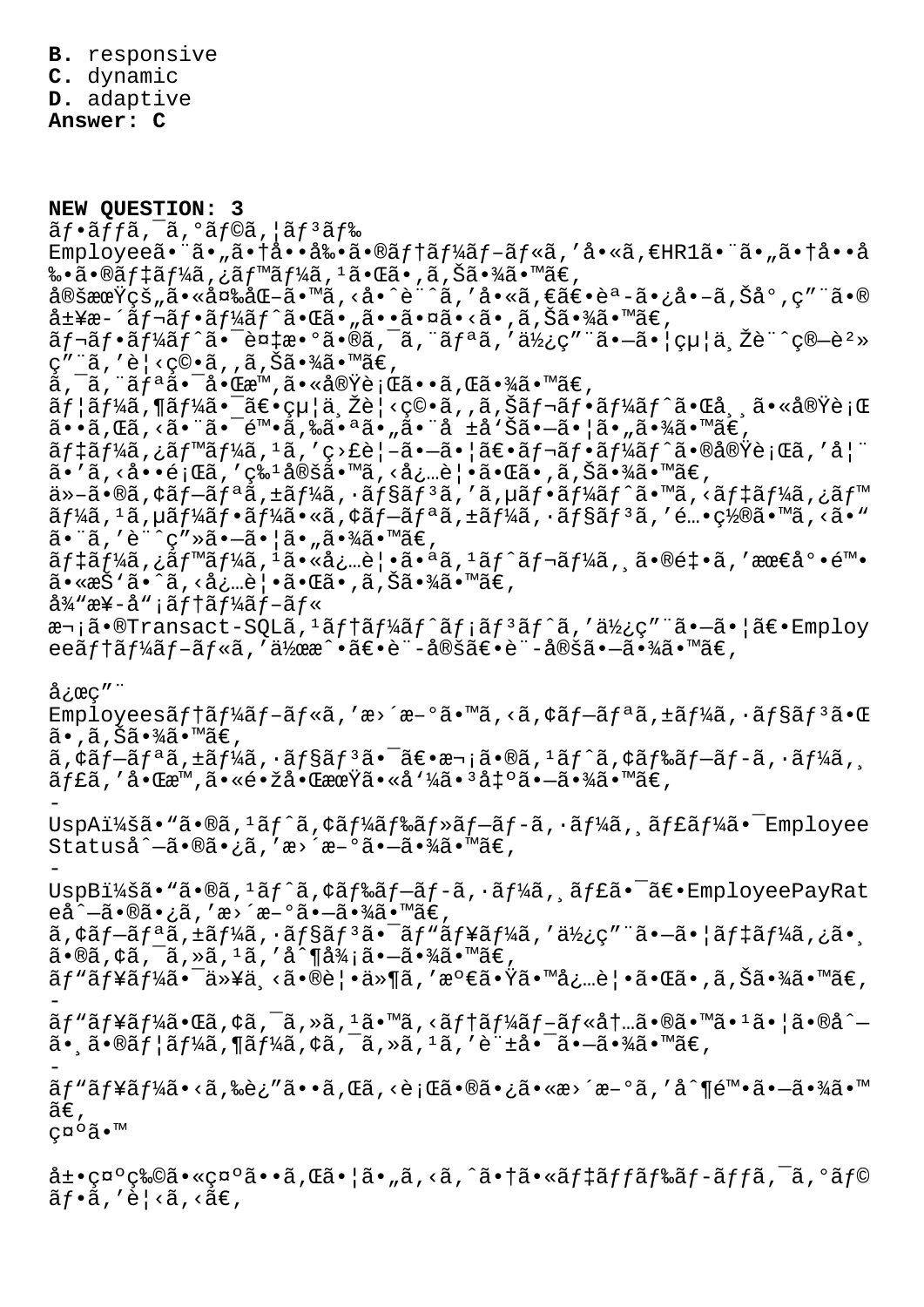ajja, a•∾e¡ ç¤`a••a,wa•¡a•<sub>∥</sub>a,√æj…a ±a•∾ai`a•¥a•<sub>∥</sub>a•<sub>∥</sub>a•<sub>∥</sub>e ~a••a•∝ å>žç-″ã•™ã,<å>žç-″ã•®é• '択è,¢ã,′é• '択㕗㕾ã•™ã€, æ<sup>ɜ</sup>¨ï¼šã••ã,Œã•žã,Œæ-£ã•—ã•"镸択㕯1フã,¤ãƒªãƒ^㕮価値㕌ã• ,ã,Šã•¾ã•™ã€,

## **Answer:**

Explanation:

Explanation

References: https://msdn.microsoft.com/en-us/library/ms186736.aspx

**NEW QUESTION: 4** IIAã,¬ã,¤ãf€ãf3ã,1ã•«ã,^ã,<㕨〕ç>£æŸ»ç>£ç•£ã•«é-¢ã•–ã• |æ-£ã•– ã•"㕮㕯次㕮㕆ã•¡ã•©ã,Œã•§ã•™ã•<? 1.c>£c•£ã•¯ã€•c>£æŸ»æ¥-å<™ã•®è¨^c″»ã€•調査〕評価〕ã, 3ミã  $f$ ¥ã $f$ <ã, $\pm$ ã $f$ ¼ã, $\cdot$ ã $f$ §ã $f$  $^3$ ã $\in$ • $\tilde{a}$ , $\check{c}$ ã, $\tilde{a}$ , $\tilde{a}$  $\tilde{a}$ , $\tilde{a}$  $\tilde{f}$ , $\tilde{a}$ , $\tilde{c}$ , $\tilde{a}$  $f$  $\tilde{a}$  $f$  $\tilde{a}$  $f$  $\tilde{a}$ , $\tilde{a}$ ,  $\tilde{a}$  $\tilde{e}$ ,  $\tilde{a}$  $\tilde{e}$   $\tilde{a}$ , šŽã,′通ã•~㕦実施㕙ã,<必覕㕌ã•,ã,Šã•¾ã•™ã€,  $2.\text{c}$  $\text{c}$  $\text{c}$  $\text{c}$  $\text{c}$  $\text{c}$  $\text{c}$  $\text{c}$  $\text{c}$  $\text{c}$  $\text{c}$  $\text{c}$  $\text{c}$  $\text{c}$  $\text{c}$  $\text{c}$  $\text{c}$  $\text{c}$  $\text{c}$  $\text{c}$  $\text{c}$  $\text{c}$  $\text{c}$  $\text{c}$  $\text{c}$  $\text{c}$  $\text{c}$  $\text{c}$  $\text{c}$  $\text{c}$  $\text{c}$  $\text$ ۥ㕊ã,^㕪管畆上㕮啕題㕫㕾㕧啊㕶必覕㕌ã•,ã,Šã•¾ã  $\bullet$ ™ã€',  $3.$ ç>£ç•£ã•«ã•¯ã€•レビューã•®æ-‡æ>¸åŒ-ã••ã,Œã•Ÿè¨¼æ< 㕨㕨ã ,,㕫〕ã,¨ãƒªã, ºãƒ¼ã,¸ãƒ¡ãƒªãƒ^ワーã,¯ãƒšãƒ¼ãƒ'ー㕮レãƒ"ã  $f$ ¥ã $f$ ¼ã , ′ å•«ã , •ã , <必覕㕌ã• ,ã , Šã•¾ã•™ã€ , **A.** 1〕2〕㕊ã,^ã•33 **B.** 1ã. 2ã. ®ã. ¿ **C.** 2ã. 3ã. ®ã. ¿ **D.** 1ã. 3ã.®ã.¿ **Answer: A**

Related Posts Testing HPE3-U01 Center.pdf Latest CRT-450 Exam Online.pdf Updated Industries-CPQ-Developer Test Cram.pdf [C1000-051 Study Reference](http://www.buolkab.go.id/store-Testing--Center.pdf-727373/HPE3-U01-exam.html) Test 300-435 Questions [C\\_LUMIRA\\_24 Latest Practice Questions](http://www.buolkab.go.id/store-Updated--Test-Cram.pdf-515161/Industries-CPQ-Developer-exam.html) Latest Study E S4CPE 2022 Questions DQ-1220 Related Content [4A0-C02 Latest Exam Materials](http://www.buolkab.go.id/store-Latest-Practice-Questions-405051/C_LUMIRA_24-exam.html) Discount DES-1111 Code [C-S4CWM-2111 Sample Tes](http://www.buolkab.go.id/store-Related-Content-051516/DQ-1220-exam.html)[t Online](http://www.buolkab.go.id/store-Latest-Study--Questions-627273/E_S4CPE_2022-exam.html) [Latest 1Z0-1053-21 Dumps Free](http://www.buolkab.go.id/store-Latest-Exam-Materials-272738/4A0-C02-exam.html) Latest 350-901 Exam Camp [New MS-220 Exam Price](http://www.buolkab.go.id/store-Discount--Code-515161/DES-1111-exam.html) [Reliable C\\_S4CSC\\_2002 Study P](http://www.buolkab.go.id/store-Latest--Dumps-Free-384840/1Z0-1053-21-exam.html)[lan](http://www.buolkab.go.id/store-Sample-Test-Online-405051/C-S4CWM-2111-exam.html)